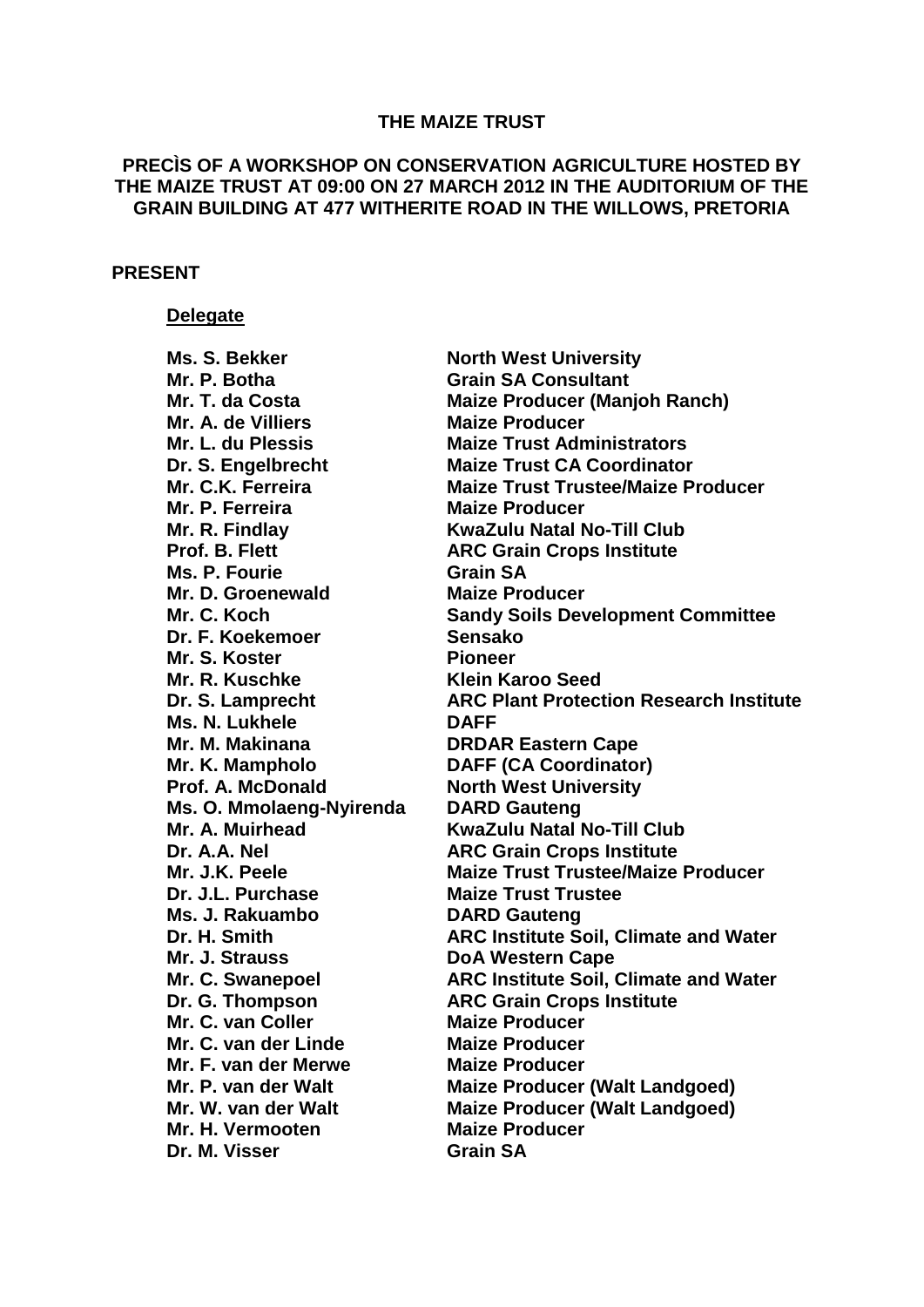## **ABSENT WITH APOLOGY**

### **Delegate**

| Mr. W. Boshoff       | <b>Syngenta</b>                  |
|----------------------|----------------------------------|
| Mr. C. Botha         | <b>Maize Producer</b>            |
| Ms. K.P.N. Daly      | <b>Maize Trust Trustee</b>       |
| Mr. J.F. de Villiers | <b>Maize Trust Trustee</b>       |
| Mr. A. Dreyer        | <b>SGS</b>                       |
| Mr. M. Farina        | <b>Omnia/KZN No-Till Club</b>    |
| Dr. J. Le Roux       | <b>ARC Grain Crops Institute</b> |
| Mr. M. Makaepe       | <b>DAFF</b>                      |
| Mr. J.D.M. Minnaar   | <b>Maize Producer</b>            |
| Mr. H. Otto          | <b>Maize Producer</b>            |
| Mr. G. Reitsma       | <b>SANSOR</b>                    |
| Mr. B. Strauss       | <b>DoA Free State</b>            |
| Mr. G. Thibaud       | <b>KZN No-Till Club/Cedara</b>   |
| Mr. A. Wessels       | <b>Agricol</b>                   |

# **CONCLUSIONS REACHED AT THE WORKSHOP**

It was concluded that –

# 1. Efforts are to be made to convert producers to CA practices

This could be done through trial plots, information days and publications.

A "Guidebook for Beginners/CA for Dummies" should be published. The existing publications of the KwaZulu Natal No-Till Club could perhaps, with their permission, be used as the basis for such publication. Seed companies, fertilizer companies, tractor and implement suppliers, Agri-businesses and other industry and input suppliers should be involved in the publication.

This publication could also, inter alia, contain information on the use of inputs, chemicals that are approved and tested for CA systems, the importance of fire breaks, et cetera.

There should be area specific information included in the publication. CA results in different areas should be expressed in yield and other economical advantages that would make sense to producers in order for them to accept the benefits of CA.

A website should be developed for CA that could serve as an information platform and where information could be obtained and disseminated.

Additional funds, funding partnerships and cooperation with other industries should be exploited (other agricultural commodity trusts).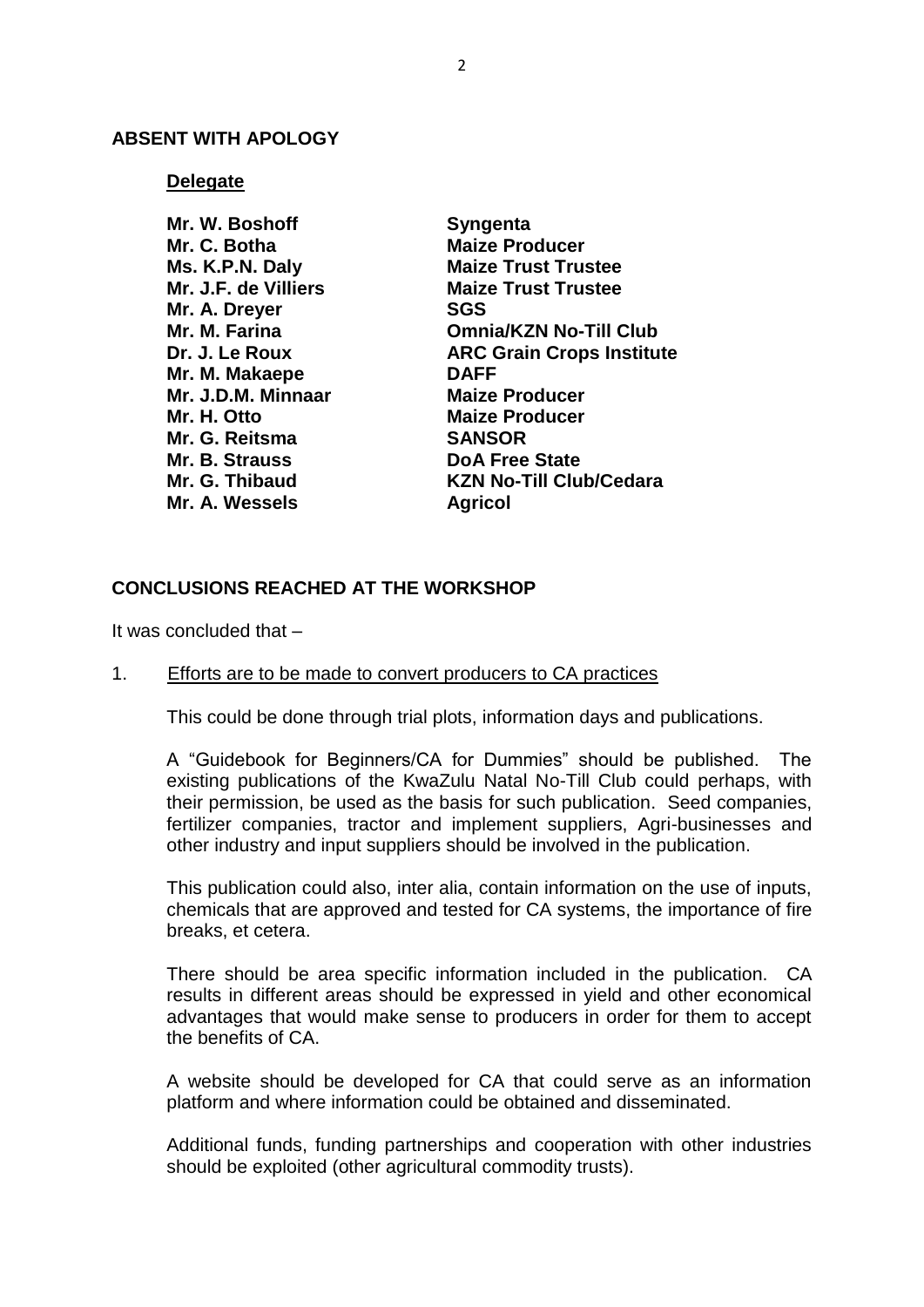# 2. Wish list for Basic Research

- South Africa is to be divided into different agri-ecological zones for CA research. (Perhaps the water areas of the Department of Water Affairs can be used, but it should preferably be done on the basis of climate, soil and water in different zones)
- Information verification platform for beginners
- Cover Crops (ley crops / intercropping / full season / crop rotation / effect of alelopathy
- Improvement of Soil structure
- Management of Soil compaction & mechanization
- Level of minimum soil disturbance in each agri-ecological zone
- Plant population per cultivar per agri-ecological zone
- Importance of soil organic cover
- Importance of carbon content
- Crop info labelling
- Controlled traffic system development
- Soilborne diseases and disease complex
- Monitoring insect complex (also snails, worms, termites, rodents)
- Environmental impact (soil health research)
- Soil life and chemicals
- Green house gas emissions (carbon credits to farmers?)
- Management of soil acidity (lime and fertilizer application)
- Soil biological diversity (beneficial organisms, microbes, nematodes)
- Anhydrous ammonia (effect on biodiversity)
- Agronomy effects management systems for selection of hybrids, plant depth, row width, plant populations.
- Livestock integration
- Equipment improvement & adaptation (particularly seeders & sprayers)
- **Effective weed control (application, type, etc.)**
- Seed quality (particularly optimal vigour, uniformity, plant depth)
- **Effect of glyphosate on soil life and increased fusarium**
- Effect of GMO crops on environment. CA without GM.
- Evaluation of effect of increased chemicals on soil health and plant nutrition uptake
- CA re climate change
- Insect dynamics molusca and earthworm balance

# 3. Access to International Research

Grain SA (Mr. Pietman Botha) is to access all relevant research from INTA in Argentina in order to determine what is or could perhaps be applicable to South African CA conditions.